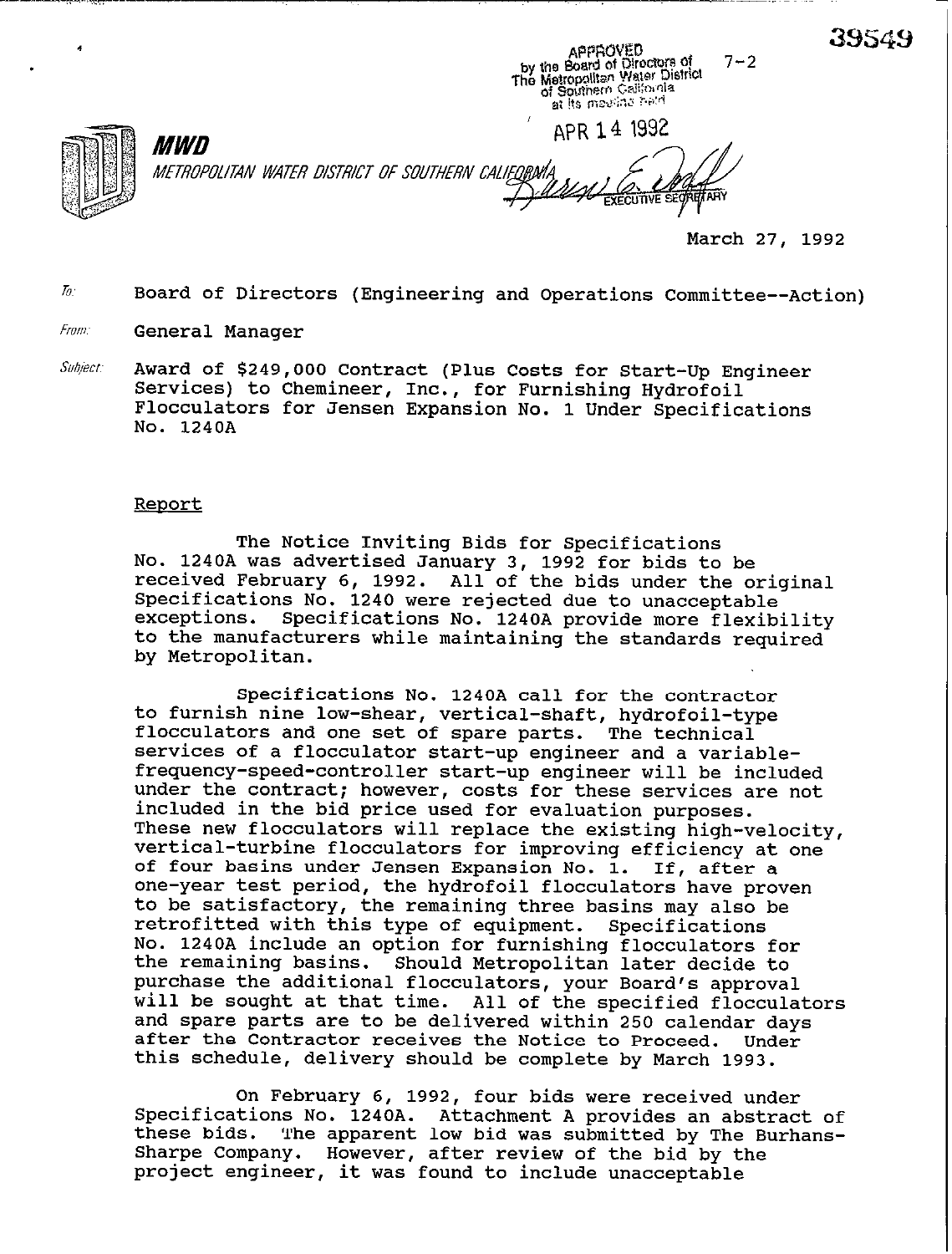flocculator motors and to be noncompliant with the design testing and experience requirements. The low responsive bid was submitted by Chemineer, Inc., in the amount of \$249,000, plus the costs for the start-up engineers' services. This bid is \$31,000 above the Engineer's estimate and \$4,265 below the next lowest bid. This bid was found to be in compliance with the specifications, and staff has determined that Chemineer, Inc., is qualified and experienced to provide the specified items. Funds for these items are included under Appropriation **NO.** 527, which provides funding for all costs relative to construction of Jensen Expansion No. 1.

Metropolitan reserved the right to, after opening bids, reject any or all bids, or to make award to the lowest responsible bidder or bidders and reject all other bids.

Pursuant to the California Environmental Quality Act (CEQA), a Negative Declaration was prepared for Jensen Expansion No. 1. The Negative Declaration was approved by the Board in March 1989, and an Addendum was approved by the Board in April 1990. These actions satisfied the provisions of CEQA in regard to these matters. No further environmental review or documentation is necessary for your Board to act on relative to this request.

### Board Committee Assianment

This letter is referred for action to the Engineering and Operations Committee because of its jurisdiction over bids, pursuant to Administrative Code Section 2431(a); and the contracting of equipment or materials to be used, pursuant to Administrative Code Section 2431(b).

#### Recommendation

#### ENGINEERING AND OPERATIONS COMMITTEE FOR ACTION.

It is recommended that the General Manager be authorized to execute a contract with Chemineer, Inc., for furnishing hydrofoil flocculators for Jensen Expansion No. 1 under Specifications No. 1240A, in the amount of \$249,000 plus costs for start-up engineer services, and that, conditioned upon execution of the contract, all other bids be rejegted.

Charles Prent Well

PCA:atr (brd:1240a.pca) Attachment